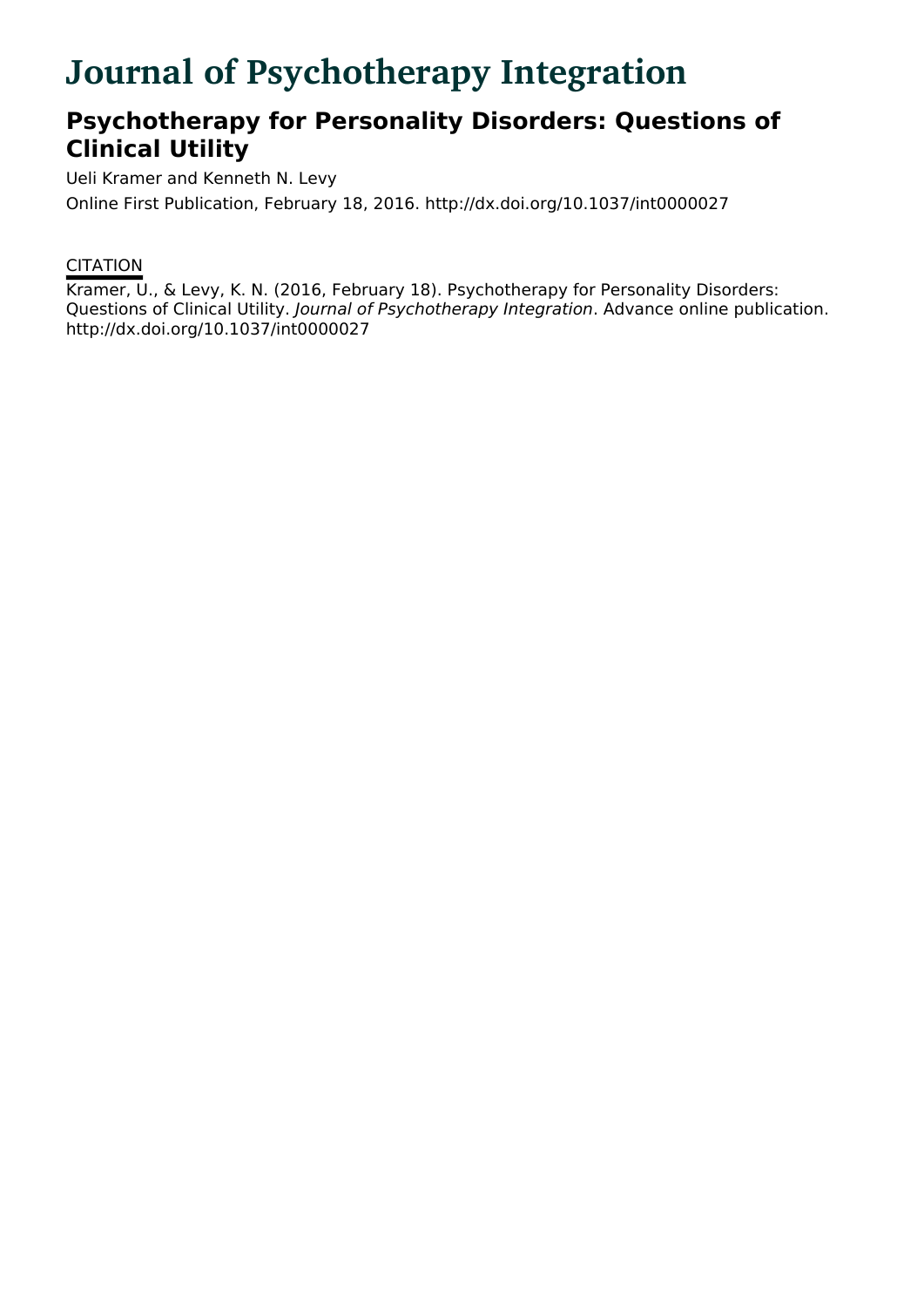### Psychotherapy for Personality Disorders: Questions of Clinical Utility

Ueli Kramer University of Lausanne and University of Windsor

Kenneth N. Levy Penn State University and Cornell University

Patients with personality disorders (PDs) represent a particular burden for the health system and the clinicians attempting to treat them. The current commentary complements reviews of outcome studies on treatments for PDs by focusing on the clinical utility as defined by the American Psychological Association. As such, extending that notion, clinical utility of a treatment comprises aspects of implementation and training in the model as well as qualities of the therapeutic technique and relationship. Our review suggests that a certain caution needs to be applied when reading outcome studies based on specific methodological caveats. In specific contexts, inpatient and day hospital treatments have some initial appeal in reducing symptoms, in particular for the treatment of more severe forms of Cluster A and B PDs. In general, treatments for PDs are long-term treatments, administered in rather high dosage, which tends to be true irrespective of the treatment model. For specific treatment targets, there is emerging evidence on effectiveness of short-term interventions. The therapeutic relationship with patients with PDs may be characterized by strains and interactional difficulties that may be addressed using clinically adapted treatment strategies. To be effective, therapists should have an open-minded and flexible approach to therapy, which is particularly central from an integrative perspective. Finally, we state that a key element for implementation of an effective treatment model is a manual-based training that, albeit controversial, remains a key component allowing for the trainee therapist to selfmonitor his or her progress and get specific help in supervision as part of the learning process. We advocate that clinicians and administrators should consider these points as being specifically related with clinical utility of treatments for PDs because they contribute to optimize the implementation process of a therapy approach to a specific context.

*Keywords:* personality disorders, effectiveness, clinical utility, psychotherapy

Clinicians tend to find the therapeutic work with patients presenting with personality disorders (PDs) challenging and, for some, unrewarding (Lewis & Appleby, 1988; Paris, 2007). Patients with PDs are known to present with several interaction and regulation problems (Bender & Skodol, 2007; Gunderson & Links, 2008; Gunderson & Lyons-Ruth, 2008; Paris, 2007) that may provoke in therapists, among others, negative reactions, emotional retreat, or feelings of helplessness (Lewis & Appleby, 1988). PDs are also associated with a high societal burden of disease (Soeteman, Verheul, & Busschbach, 2008), along with individual suffering in terms of diminished quality of life on part of the patients, their families, and sometimes their clinicians. As such, despite accumulating outcome research (Budge et al., 2013), some therapists in regular practice may continue to deliver suboptimal treatments for patients with PDs. Therefore it is necessary to bridge the gap between the results from outcome research (i.e., randomized controlled trials and meta-analyses) on the one hand and current clinical practice on the other. What is the actual clinical utility of different kinds of psychotherapy of PDs?

Ueli Kramer, Institute of Psychotherapy and General Psychiatry Services, Department of Psychiatry-CHUV, University of Lausanne and Department of Psychology, University of Windsor; Kenneth N. Levy, Department of Psychology, Penn State University and Weill Medical College, Cornell University.

Correspondence concerning this article should be addressed to Ueli Kramer, Institute of Psychotherapy and General Psychiatry Services, Department of Psychiatry-CHUV, University of Lausanne, Place Chauderon 18 CH-1003 Lausanne, Switzerland. E-mail: ueli.kramer@chuv.ch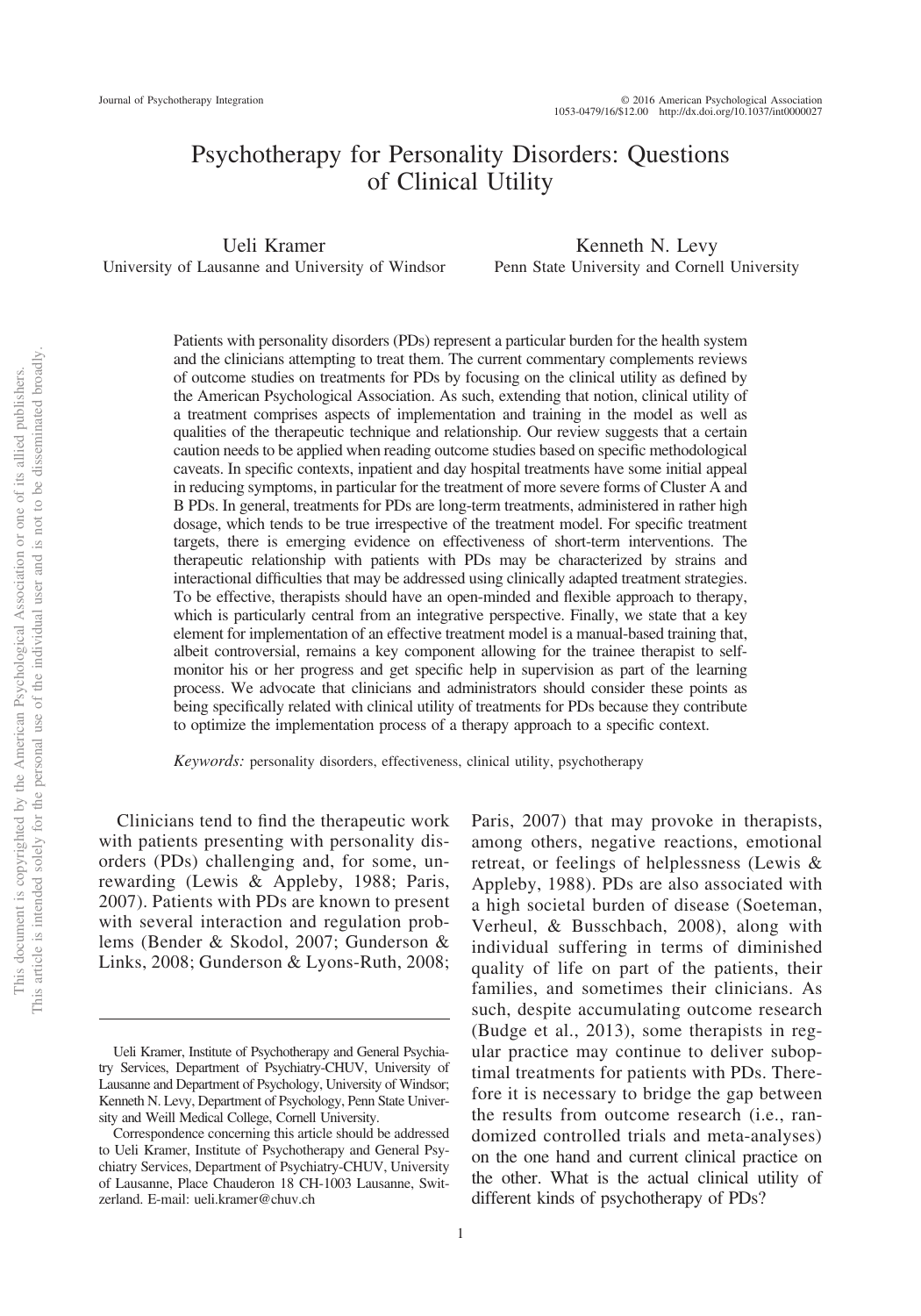In the present paper we will address this question in a synthetic fashion for clinicians and administrators interested in implementing concrete treatment programs in their communities. Answering this question might be particularly important from a psychotherapy integration perspective (Clarkin, Cain, & Livesley, 2015; Dimaggio, 2015; Livesley, Dimaggio, & Clarkin, 2016; Paris, 2015). In doing so we will elaborate on specific questions related to clinical utility, implementation, and optimal dosage of treatment (American Psychological Association [APA], 2002). Clinical utility of a treatment was defined by the APA (2002, p. 1052) as "applicability, feasibility, and usefulness of the intervention in the local or specific setting where it is to be offered." Beyond this general definition, clinical utility also includes questions of dosage, generalizability of a treatment for which efficacy has been demonstrated, cost-effectiveness, and ease of implementation. It is also important to consider the ethical aspects of new psychotherapeutic treatments: liability and risk management are central in this regard. We aim to address three potential problems when implementing a therapy approach for patients with PDs as nonexhaustive examples of questions related to clinical utility of psychological treatments. (a) Is the methodological basis of the initial studies sound? (b) Which specificities of the context of implementation are there, requiring adaptations of outpatient treatment to partial hospitalization, inpatient treatment, or shortterm intervention? (c) Which are active ingredients in treatments for PDs, in particular from an integrative perspective? If these problems are addressed, then the clinical utility of a specific treatment should be optimized in a specific context. Our reflections aim at a general statement for all PDs; however, it might be ideal to formulate these problems and implications for each PD category separately given their high heterogeneity.

#### **Methodological Basis of Outcome Studies for PDs**

The question of outcome has been addressed by six meta-analyses focusing on psychological treatments thus far, out of which three focused on PDs in general (Budge et al., 2013; Leichsenring & Leibing, 2003; Perry, Banon, & Ianni, 1999) and three on borderline personality disorder (BPD) in particular (e.g., Binks et al., 2006; Stoffers et al., 2012); several treatment recommendations were also published (e.g., American Psychiatric Association, 2001; Gaebel & Falkai, 2009; Hadjipavlou & Ogrodniczuk, 2010; Leichsenring & Rabung, 2011; Sanislow & McGlashan, 1998; Verheul & Herbrink, 2007).

Whereas 20 years ago there were hardly any researched treatment models specifically adapted to the treatment of PDs, leaving the clinician alone with this challenging group of patients, today we are in the position of recommending the use of several treatment models that have shown effectiveness in the treatment of PDs.

The first question we would like to answer relates to absolute efficacy of treatments for which several studies exist; in particular for BPD there is also some evidence for narcissistic and dependent PDs. In the most recent metaanalysis, Budge and colleagues (2013) have compiled and analyzed 30 studies that compared an active psychotherapeutic treatment with treatment as usual. All of these studies were published in the last 24 years; as such, it represents the most comprehensive review to date. They have shown that active psychotherapeutic treatments are more efficient than a minimal treatment as usual with medium effect size  $(d = .40)$ . Treatment as usual is defined here as minimal intervention strategies—not psychotherapy, but any form of psychiatric standard care. We note that those structured, bona fide, psychotherapy models present with at least six generic characteristics which may, or may not, contribute to their effectiveness: (a) a clear rationale or underlying theory of functioning of a patient presenting with PD; (b) a clear rationale for implementing structured treatment or predictions related to which therapeutic actions would foster symptom alleviation; (c) specific therapeutic procedures and techniques to be implemented; (d) specific, for the most part manual-based, training modules for interested therapists to learn the model; (e) a particularly active therapist stance; and (f) a particular focus on the building of the therapeutic relationship.

Among the ones most often studied, one can find the efficacious treatments for BPD, which are dialectical-behavior therapy (e.g., Bohus et al., 2004; Linehan, 1993; Linehan et al., 2006; McMain et al., 2009; Pasieczny & Connor,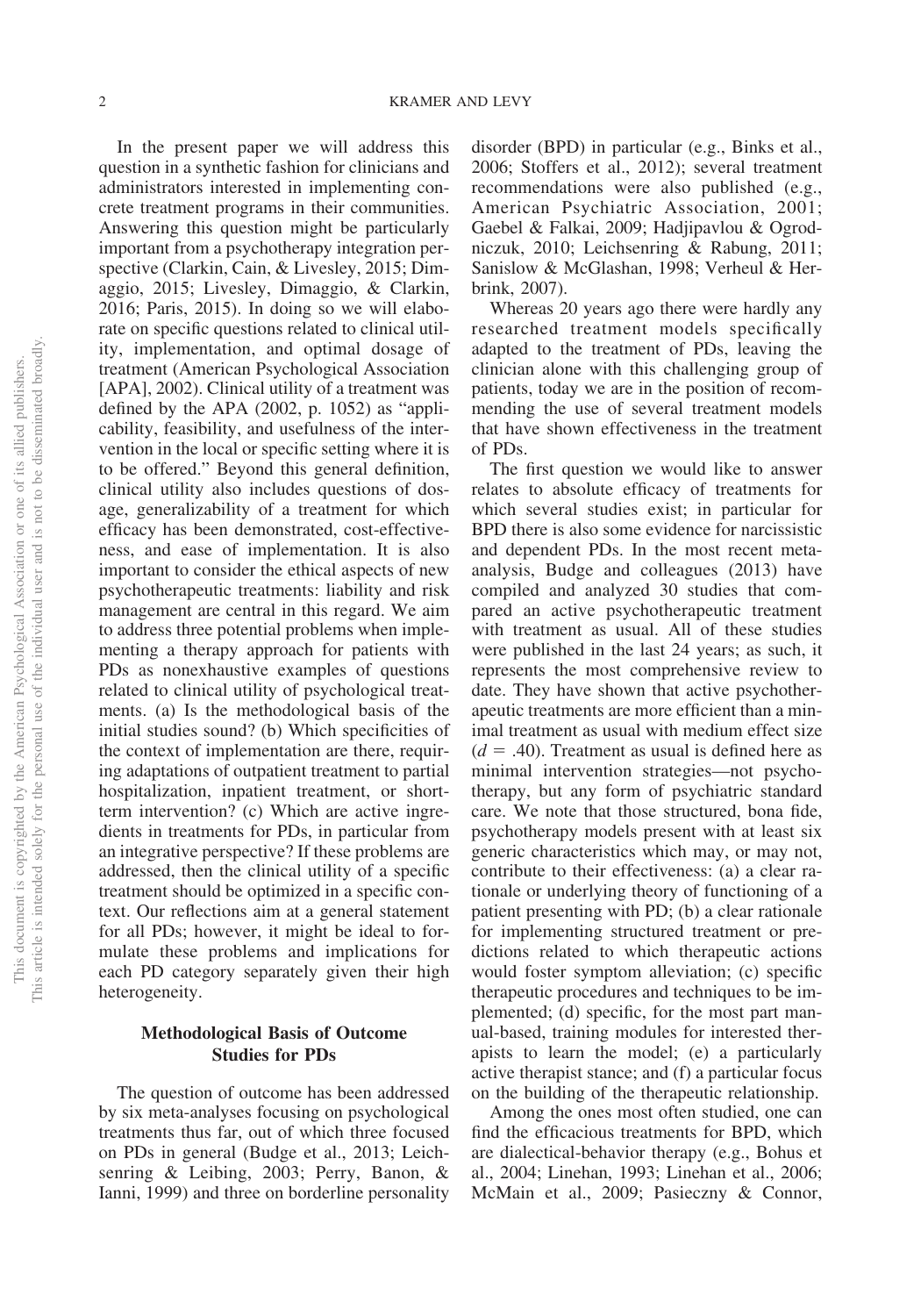2011; Pistorello, Fruzzetti, Maclane, Gallop, & Iverson, 2012; Priebe et al., 2012; Soler et al., 2009; van den Bosch, Verheul, Schippers, & van den Brink, 2002), transference-focused psychotherapy (TFP; Clarkin, Levy, Lenzenweger, & Kernberg, 2007; Doering et al., 2010; Giesen-Bloo et al., 2006), mentalization-based treatment (Bateman & Fonagy, 1999, 2008), schema-focused therapy (Bamelis, Evers, Spinhoven, & Arntz, 2014; Farrell, Shaw, & Webber 2009; Giesen-Bloo et al., 2006; Jacob et al., 2010), and systems training for emotional predictability and problem-solving (Blum et al., 2008).

In addition to these, there are several potentially effective treatments for PDs that are alternative options for clinicians, but with more limited empirical bases, such as cognitive (Cottraux et al., 2009; Davidson et al., 2009; Emmelkamp et al., 2006), psychodynamic (Høglend et al., 2011; Svartberg, Stiles, & Seltzer, 2004), humanistic-experiential (Pos & Greenberg, 2012; Pos, 2014; Sachse, Sachse, & Fasbender, 2011), dynamic-deconstructive (Gregory, DeLucia-Deranja, & Mogle, 2010), and interpersonal (Benjamin, 1993; Dimaggio, Semerari, Carcione, Nicolo, & Procacci, 2007) psychotherapies. All represent specific adaptations to the requirements of patients with PD. Even if not all have presented with empirical evidence, it can be postulated that they represent potentially valid treatment options for PD, to various extents, when compared with a minimum standard care. Some of these treatment models have been tested under "real" practice conditions, using effectiveness or naturalistic designs or other means (e.g., by formulating minimal exclusion criteria maintaining natural variability of the included patients) increasing the external validity of the trial, which is an argument favoring their clinical utility for a specific clinical context.

A particularly important question for clinical utility is the observation that certain outcome studies seem to demonstrate "superiority" of a particular treatment approach over another active treatment. Does this mean that certain treatments are most effective and should be chosen for implementation? We argue, with Budge and colleagues, that these between-condition effects may be attributable to several methodological problems of the initial studies, including the researcher's allegiance. Researcher's allegiance

is well described as one of the most influential effects on results in efficacy studies (Luborsky et al., 1999) and denotes the preference of a research team who conducts a study for a specific treatment model (and thus a nonpreference for the alternative treatment model). We may add that another characteristic of an outcome study is the quality of ratings of the main outcome variable: raters who are nonblind to the treatment condition (i.e., who know the condition a specific patient is in) tend to report higher between-groups effects when compared with blind raters unknowledgeable of the treatment condition. Finally, differences in therapist adherence—the degree to which therapists actually do what the manual prescribes (and hold back from doing what the manual prohibits) may be another source for differences found between active treatments. For these reasons, there might here and there be an individual study that reports between-condition effects for two active treatments: these results should be interpreted with great caution. Similar comments may be true for studies on efficacy for medication. In the domain of psychotherapy for PDs, Giesen-Bloo and colleagues (2006) have found differences in the efficacy between two effective long-term treatments, TFP, and schema-focused psychotherapy, favoring the latter. With regard to this study, Yeomans (2007) highlighted possible problems with therapist adherence in the TFP condition whereas Levy, Meehan, and Yeomans (2012, p. 145) discussed one of the "most potent methodological choices that results in allegiance effects": the preselection of therapists who differ in skillfulness favoring the condition preferred by the researchers. When taking into account all of these possible influences and when adequately interpreting findings of the literature as a whole, one can conclude, with some caution, that active and PD-specific treatments tend to be equally effective. It is important to note that not all treatments present evidence for all categories of PDs—in fact, to our knowledge, no treatment presents evidence for all *Diagnostic and Statistical Manual of Mental Disorders* (fifth edition; *DSM–5*) PD categories: this does not mean they are ineffective for specific understudied forms of PDs. Therefore, all PD-specific bona fide treatments merit to be implemented when done by skillful therapists. Skillfulness may be assured by sufficiently intense training of the ther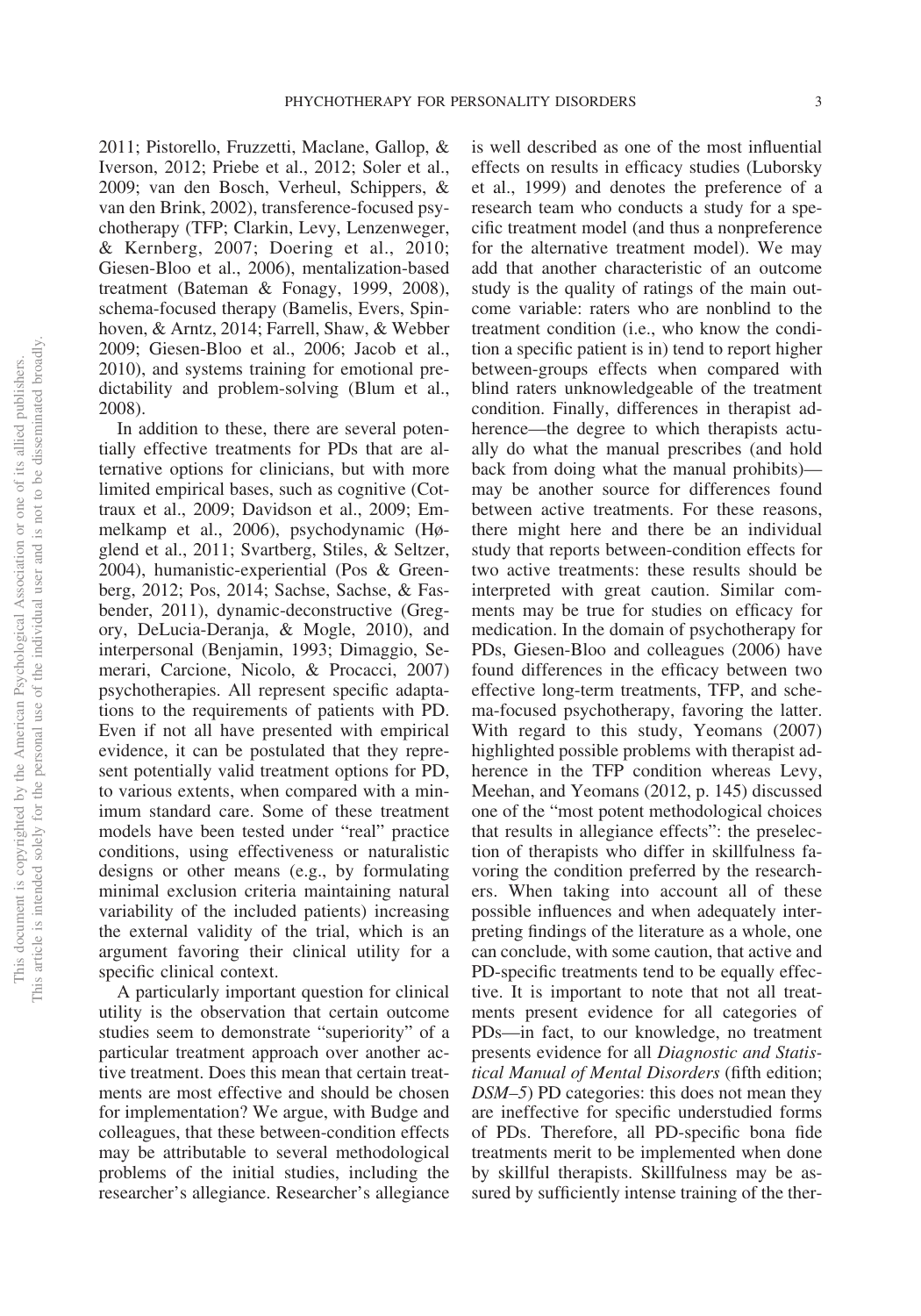apists, which involves for patients with PD case supervision based on tape-reviewing of the actual patient-therapist interaction. Manuals that were developed may also facilitate the selfmonitoring by the therapists themselves, complementing individual case supervision.

#### **Specificities Related to Context of Implementation**

In certain countries and contexts, partial hospitalization and inpatient treatments are favored. Should treatments for PDs be used in these contexts?

Partial hospitalization, or day hospital treatment, involves structured day activities over a period of time during which the patient spends the evenings and nights elsewhere. A recent clinical review and recommendation (Verheul & Herbrink, 2007) suggests, taking the empirical literature together, that Cluster A (with some severe forms of Cluster B) PDs respond well to long-term day hospital treatment whereas Cluster C and the remaining (less severe forms of) Cluster B PDs benefit rather from short-term treatment frames. It is advised that partial hospitalization is optimally followed by an outpatient psychotherapy treatment program that helps to deepen and generalize the effects of the initial day hospital treatment (Gunderson & Links, 2008; Verheul & Herbrink, 2007). Inpatient treatment of PDs generally represents long-term psychodynamically informed milieubased treatment involving  $6-12$  months of hospitalization. Such intervention tends to be effective for any PDs (see the review by Verheul & Herbrink, 2007). Shorter, multimodal, and specifically intense treatment frames have also shown their effectiveness (e.g., Sollberger et al., 2014). Similar to the day-hospital option, it is generally advised to plan a follow-up outpatient psychotherapy program after an inpatient treatment for PDs.

When implementing a specific treatment approach in a community, the question of dosage is central. For how long and how intense should the treatment be? Based on four outpatient studies at the time, the meta-analysis by Perry and colleagues (1999) estimated that 25% of patients with PD recovered after 5 months of treatment, 50% after 15 months (equivalent to 90 sessions), and 75% after 26 months (encompassing more than 200 therapy sessions). Such

progression over time is slightly smaller than found in other patients and as described in the seminal contribution by Howard, Kopta, Krause, and Orlinsky (1986). The latter describes a negatively accelerated curve when relating dosage to therapy outcome over time. It needs to be noted that without appropriate controls, dose-effect relationships may not be attributable to the specific treatment approach but may be the result of a spontaneous remission. Leichsenring and Rabung (2011) have reported that the rate of recovery for PDs might differ between therapy approaches, with an optimum of approximately 100 sessions for psychodynamic psychotherapies for PD to be effective, which might be shorter for cognitive therapies, although it is not clear if the detailed quality of recovery is comparable between these treatment approaches. In addition, several authors recommend highly intense treatments; for example, twice-weekly outpatient psychotherapy (e.g., Yeomans, Clarkin, & Kernberg, 2002) or intense multimodal inpatient treatment (Gaebel & Falkai, 2009). Thus far, these considerations on dosage include quite different forms of therapy and do not specify the severity of patients at intake. Researchers have demonstrated for specific target symptoms short-term changes across treatment models: first effects were observed after 3– 6 months of treatment for patients with BPD (Blum et al., 2008; Kramer et al., 2014; Palmer et al., 2006; Stanley, Brodsky, Nelson, & Dulit, 2007). Therefore, more studies are necessary on treatment dosage to determine optimal levels of care for each PD.

#### **Effective Ingredients: The Therapist and the Therapeutic Relationship**

Although the specific technique matters very little, as shown by several psychotherapy studies (see Budge et al., 2013), research has suggested the relevance of the so-called common factors in psychotherapy (e.g., empathy, therapeutic alliance, group cohesiveness; Smith, Barrett, Benjamin, & Barber, 2006; Wampold, 2001). There are several caveats when treating patients with PD. First, it needs to be noted that, maybe contrary to clinical intuition, the therapeutic alliance in treatments for patients with BPD tends to be only weakly related with the therapeutic outcome at the end of treatment according to a recent meta-analysis (Scala, El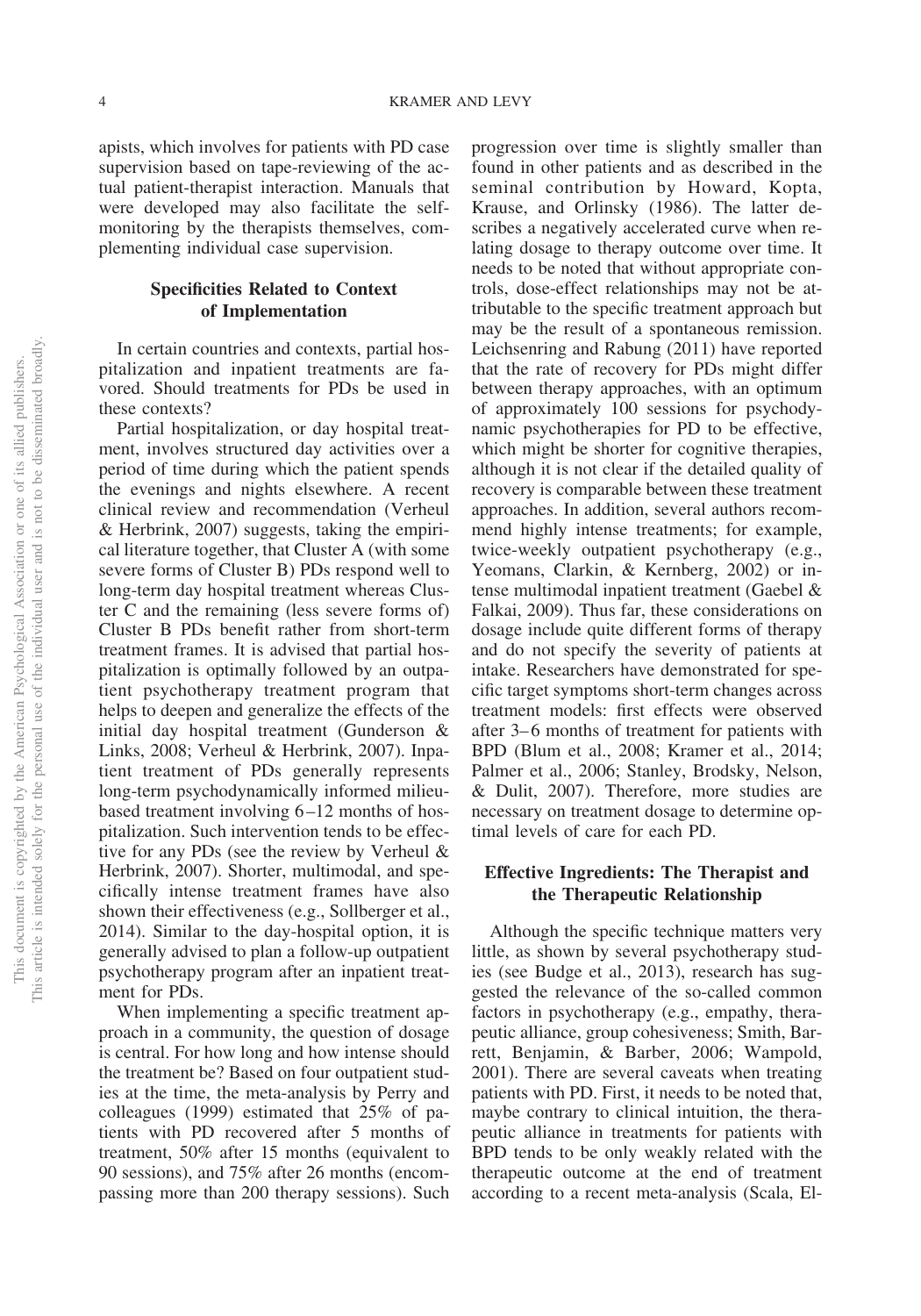lison, & Levy, 2014). Second, the common factor concept does not specify concretely how the therapist should go about facilitating such common processes in the therapy room (Stiles, 2013). Third, it might be particularly difficult for a therapist facing a patient with PD to implement such common factors related to the challenging moment-by-moment interpersonal and intrapsychological fluctuations of mental states observed in these patients (Levy, Beeney, Wasserman, & Clarkin, 2010).

There are specific clinical procedures facilitating the increase of the quality of the collaboration that are adapted to the requirements of patients with PDs and take into account the aforementioned problems (McMain, Boritz, & Leybman, 2015). For example, for BPD it was shown that when the therapist is responsive to behavior-underlying motives, there is additional symptom alleviation in the initial sessions of therapy for BPD (Kramer, Flückiger, et al., 2014; Kramer, Kolly, et al., 2014). For Cluster B and C PDs, it was shown that a focus on the reparation of strains and ruptures in the therapeutic alliance was related with increased symptom alleviation in psychotherapy (Muran, Safran, Wallner Samstag, & Winston, 2005); such alliance ruptures were rated higher by patients presenting with features of impulsivity, dysregulation, and lability (Tufekcioglu, Muran, Safran, & Winston, 2013) compared with patients without these characteristics. These results call for more sophisticated and complex conceptions of the therapeutic interaction and relationship, the collaboration, patient engagement, and the therapeutic alliance in treatments for PDs.

The person of the therapist is, last but not least, central in the treatment with patients presenting with PDs. It is noteworthy that most trials that have studied treatments for PDs did not take into account the therapist variable, although a large literature exists on the moderating effect of the therapist on outcome (Baldwin & Imel, 2013). From a clinical perspective, Fernandez-Alvarez, Clarkin, Salgueiro, and Critchfield (2006, p. 215) have summarized that the effective therapist facing a patient with PD should (a) be open-minded, flexible, and creative in the treatment approach; (b) be comfortable with long-term treatments requiring emotionally intense relationships; (c) be tolerant of his or her own negative affects; (d) have patience; and (e) have a specific training in the treatment of PDs. Therefore, the therapist needs specific skills to manage his or her own inner (i.e., countertransferential) reactions to the interactions with these patients to be able to effectively intervene (Livesley et al., 2016). We believe that this can be achieved, again, by thorough training in the clinical models and procedures. If training seems important, then accurate research on if training has the expected impact of the quality of intervention facing patients with PDs is still lacking. Recently, Keuroghlian and colleagues (2015) have published a report on a 1-day introductory class into psychiatric treatment for patients with BPD. After this brief exposure did the participants report more hopefulness in the treatment of these patients and increased levels of trust in their therapeutic skills. Furthermore, their image of these patients had changed toward a more nuanced view of a person with low self-esteem in need of care. More research is definitely needed on the effect of training for the quality of intervention facing these patients, in particular long term training programs.

#### **Conclusions**

Clinical utility of a treatment refers to its implementation and generalizability to different contexts of care, including in our view questions of quality of training, quality of intervention, dosage, and the adaptation to specific settings. Because outcome research tends to suggest that no specific model imposes itself as the most effective, clinical utility of the model to be implemented refers to dynamically changing contextual variables. Therefore, the success of such a therapy, given these contextual variables, might not necessarily depend on the specific underlying theory nor on the specific therapeutic techniques but rather on the quality of the therapeutic relationship the therapists and patients succeed to develop on a moment-bymoment and session-by-session basis, along with therapist characteristics in effectively dealing with the typical interaction problems presented by these patients. Therefore, integrative practice, and training therein, may focus on the use of therapist skills in elaborating treatment contracts (Yeomans et al., 2002), identify problems in the actual therapeutic relationship and discuss and amend them (Tufekcioglu et al.,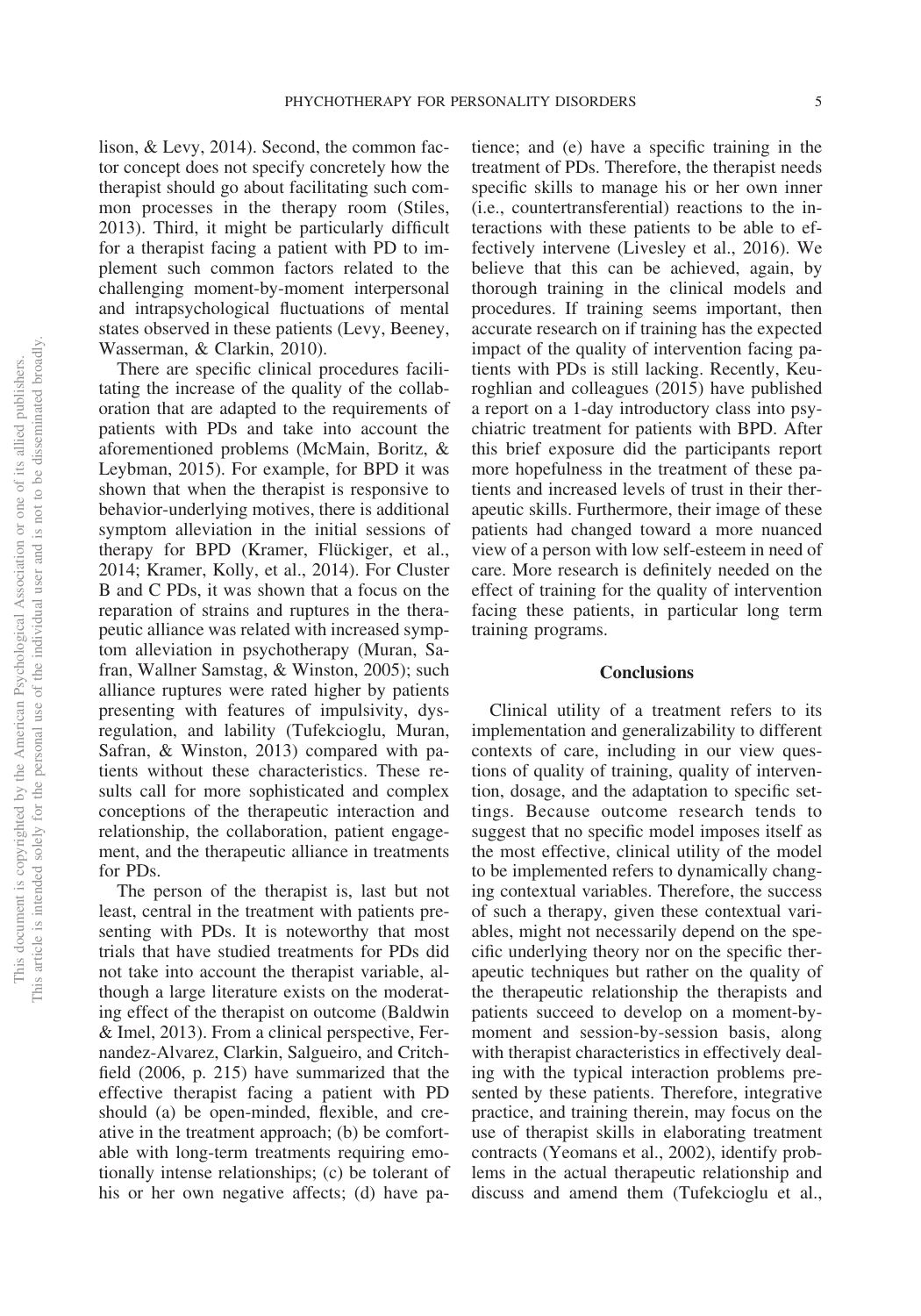2013), and offer specific individualized interventions tailored to each patient (Kramer et al., 2014) and the use of short-term intervention modules that are readily implemented (e.g., Stanley et al., 2007). A remaining challenge is the formulation of specific caveats of treatments for all PD categories; for example, it might pose different problems to implement a therapy form for avoidant PD or BPD.

When implementing a therapy approach in the community—a necessary stepping stone between state-of-the-art outcome research and the actual clinical reality—it is necessary to take into account the clinical utility and its implications. Providing therapy training in a community context is not sufficient per se. We think it should be done a specific way by closely monitoring the therapist adherence incorporating feedback over time along with a specific focus on therapist and relationship variables as they unfold in the interaction with the patient.

#### **References**

- American Psychiatric Association. (2001). Practice guidelines for the treatment of patients with borderline personality disorder. *The American Journal of Psychiatry, 158,* 1–51.
- American Psychological Association. (2002). Criteria for evaluating treatment guidelines. *American Psychologist, 57,* 1052–1059. http://dx.doi.org/10 .1037/0003-066X.57.12.1052
- Baldwin, S. A., & Imel, Z. E. (2013). Therapist effects: Findings and methods. In M. J. Lambert (Ed.), *Bergin and Garfield's handbook of psychotherapy and behavior change* (pp. 258 –297). Hoboken, NJ: Wiley.
- Bamelis, L. L. M., Evers, S. M. A. A., Spinhoven, P., & Arntz, A. (2014). Results of a multicenter randomized controlled trial of the clinical effectiveness of schema therapy for personality disorders. *The American Journal of Psychiatry, 171,* 305– 322. http://dx.doi.org/10.1176/appi.ajp.2013 .12040518
- Bateman, A., & Fonagy, P. (1999). Effectiveness of partial hospitalization in the treatment of borderline personality disorder: A randomized controlled trial. *The American Journal of Psychiatry, 156,* 1563–1569. http://dx.doi.org/10.1176/ajp.156.10 .1563
- Bateman, A., & Fonagy, P. (2008). 8-year follow-up of patients treated for borderline personality disorder: Mentalization-based treatment versus treatment as usual. *The American Journal of Psychiatry, 165,* 631– 638. http://dx.doi.org/10.1176/appi .ajp.2007.07040636
- Bender, D. S., & Skodol, A. E. (2007). Borderline personality as a self-other representational disturbance. *Journal of Personality Disorders, 21,* 500 – 517. http://dx.doi.org/10.1521/pedi.2007.21.5.500
- Benjamin, L. S. (1993). *Interpersonal diagnosis and treatment of personality disorders*. New York, NY: Guilford Press.
- Binks, C. A., Fenton, M., McCarthy, L., Lee, T., Adams, C. E., & Duggan, C. (2006). Psychological therapies for people with borderline personality disorder. *Cochrane Database of Systematic Reviews, 1,* CD005652.
- Blum, N., St John, D., Pfohl, B., Stuart, S., McCormick, B., Allen, J.,... Black, D. W. (2008). Systems Training for Emotional Predictability and Problem Solving (STEPPS) for outpatients with borderline personality disorder: A randomized controlled trial and 1-year follow-up. *The American Journal of Psychiatry, 165,* 468 – 478. http:// dx.doi.org/10.1176/appi.ajp.2007.07071079
- Bohus, M., Haaf, B., Simms, T., Limberger, M. F., Schmahl, C., Unckel, C.,... Linehan, M. M. (2004). Effectiveness of inpatient dialectical behavioral therapy for borderline personality disorder: A controlled trial. *Behaviour Research and Therapy, 42,* 487– 499. http://dx.doi.org/10.1016/ S0005-7967(03)00174-8
- Budge, S. L., Moore, J. T., Del Re, A. C., Wampold, B. E., Baardseth, T. P., & Nienhuis, J. B. (2013). The effectiveness of evidence-based treatments for personality disorders when comparing treatmentas-usual and bona fide treatments. *Clinical Psychology Review, 33,* 1057–1066. http://dx.doi.org/ 10.1016/j.cpr.2013.08.003
- Clarkin, J. F., Cain, N., & Livesley, W. J. (2015). An integrated approach to treatment of patients with personality disorders. *Journal of Psychotherapy Integration, 25,* 3–12. http://dx.doi.org/10.1037/ a0038766
- Clarkin, J. F., Levy, K. N., Lenzenweger, M. F., & Kernberg, O. F. (2007). Evaluating three treatments for borderline personality disorder: A multiwave study. *The American Journal of Psychiatry, 164,* 922–928. http://dx.doi.org/10.1176/ajp.2007 .164.6.922
- Cottraux, J., Note, I. D., Boutitie, F., Milliery, M., Genouihlac, V., Yao, S. N.,... Gueyffier, F. (2009). Cognitive therapy versus Rogerian supportive therapy in borderline personality disorder. Two-year follow-up of a controlled pilot study. *Psychotherapy and Psychosomatics, 78,* 307–316. http://dx.doi.org/10.1159/000229769
- Davidson, K. M., Tyrer, P., Tata, P., Cooke, D., Gumley, A., Ford, I.,... Crawford, M. J. (2009). Cognitive behaviour therapy for violent men with antisocial personality disorder in the community: An exploratory randomized controlled trial. *Psy-*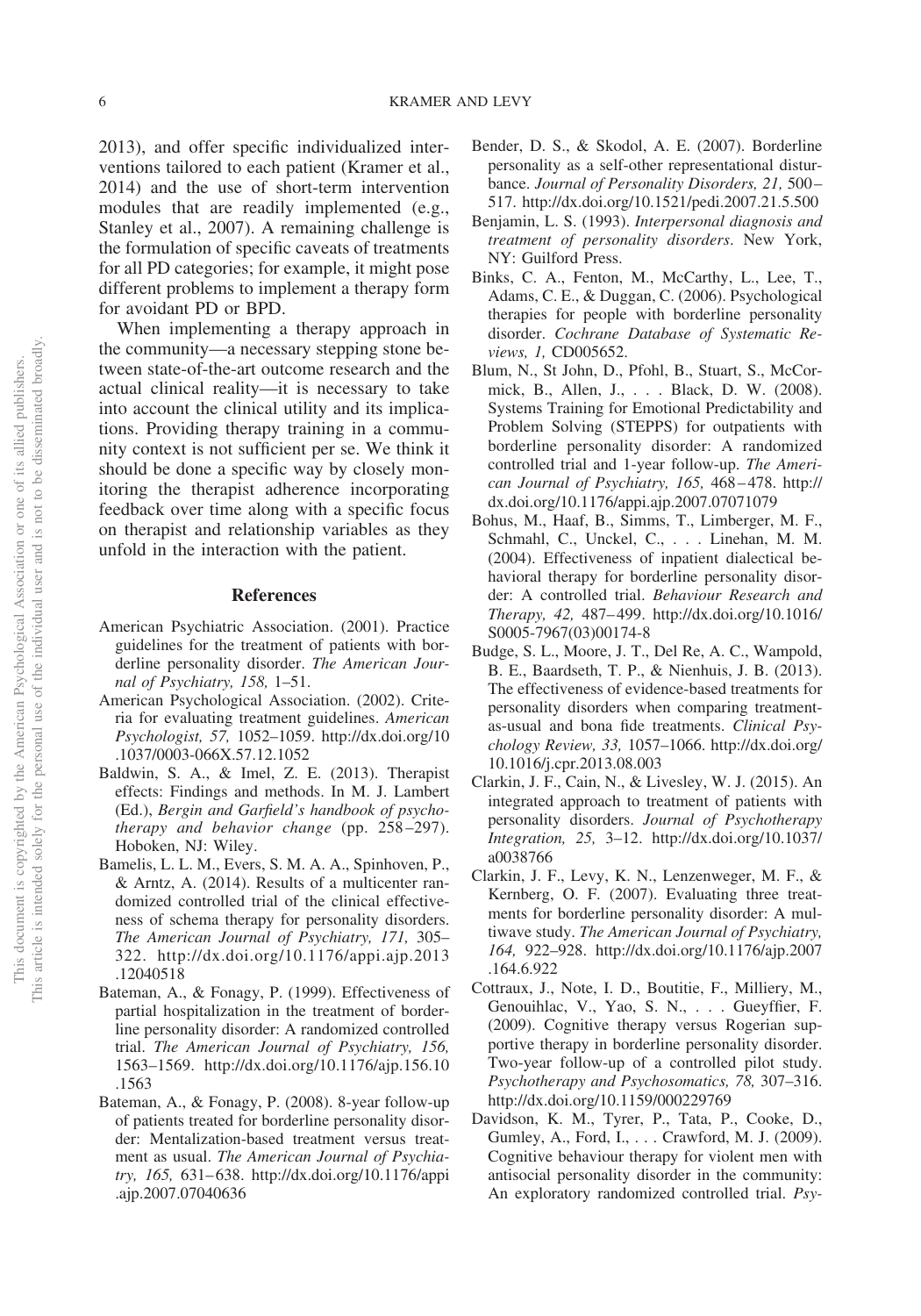*chological Medicine, 39,* 569 –577. http://dx.doi .org/10.1017/S0033291708004066

- Dimaggio, G. (2015). Integrated treatment for personality disorders: An introduction. *Journal of Psychotherapy Integration, 25,* 1–2. http://dx.doi .org/10.1037/a0038765
- Dimaggio, G., Semerari, A., Carcione, A., Nicolo, G., & Procacci, M. (2007). *Psychotherapy of personality disorders. Metacognition, states of mind and interpersonal cycles*. London, United Kingdom: Routledge.
- Doering, S., Hörz, S., Rentrop, M., Fischer-Kern, M., Schuster, P., Benecke, C.,... Buchheim, P. (2010). Transference-focused psychotherapy v. treatment by community psychotherapists for borderline personality disorder: Randomised controlled trial. *The British Journal of Psychiatry, 196,* 389 –395. http://dx.doi.org/10.1192/bjp.bp .109.070177
- Emmelkamp, P. M. G., Benner, A., Kuipers, A., Feiertag, G. A., Koster, H. C., & van Apeldoorn, F. J. (2006). Comparison of brief dynamic and cognitive-behavioural therapies in avoidant personality disorder. *The British Journal of Psychiatry, 189,* 60 – 64. http://dx.doi.org/10.1192/bjp.bp .105.012153
- Farrell, J. M., Shaw, I. A., & Webber, M. A. (2009). A schema-focused approach to group psychotherapy for outpatients with borderline personality disorder: A randomized controlled trial. *Journal of Behavior Therapy and Experimental Psychiatry, 40,* 317–328. http://dx.doi.org/10.1016/j.jbtep .2009.01.002
- Fernandez-Alvarez, H., Clarkin, J. F., Salgueiro, M. del, C., & Critchfield, K. L. (2006). Participants factors in treating personality disorders. In L. G. Castonguay & L. E. Beutler (Eds.), *Principles of therapeutic change that work* (pp. 203–218). New York, NY: Oxford University Press.
- Gaebel, W., & Falkai, P. (2009). *Behandlungsleitlinie persönlichkeitsstörungen* [Personality disorders. Practice guidelines]. Berlin, Germany: Steinkopff Verlag.
- Giesen-Bloo, J., van Dyck, R., Spinhoven, P., van Tilburg, W., Dirksen, C., van Asselt, T.,... Arntz, A. (2006). Outpatient psychotherapy for borderline personality disorder: Randomized trial of schemafocused therapy vs transference-focused psychotherapy. *Archives of General Psychiatry, 63,* 649 – 658. http://dx.doi.org/10.1001/archpsyc.63.6.649
- Gregory, R. J., DeLucia-Deranja, E., & Mogle, J. A. (2010). Dynamic deconstructive psychotherapy versus optimized community care for borderline personality disorder co-occurring with alcohol use disorders: A 30-month follow-up. *Journal of Nervous and Mental Disease, 198,* 292–298. http://dx .doi.org/10.1097/NMD.0b013e3181d6172d
- Gunderson, J. G., & Links, P. S. (2008). *Borderline personality disorder: A clinical guide*. Washington, DC: American Psychiatric Publishing.
- Gunderson, J. G., & Lyons-Ruth, K. (2008). BPD's interpersonal hypersensitivity phenotype: A geneenvironment-developmental model. *Journal of Personality Disorders, 22,* 22– 41. http://dx.doi .org/10.1521/pedi.2008.22.1.22
- Hadjipavlou, G., & Ogrodniczuk, J. S. (2010). Promising psychotherapies for personality disorders. *The Canadian Journal of Psychiatry, 55,* 202–210.
- Høglend, P., Hersoug, A. G., Bøgwald, K. P., Amlo, S., Marble, A., Sørbye, Ø.,... Crits-Christoph, P. (2011). Effects of transference work in the context of therapeutic alliance and quality of object relations. *Journal of Consulting and Counseling Psychology, 79,* 697–706. http://dx.doi.org/10.1037/ a0024863
- Howard, K. I., Kopta, S. M., Krause, M. S., & Orlinsky, D. E. (1986). The dose-effect relationship in psychotherapy. *American Psychologist, 41,* 159 –164. http://dx.doi.org/10.1037/0003-066X.41 .2.159
- Jacob, G. A., Gabriel, S., Roepke, S., Stoffers, J. M., Lieb, K., & Lammers, C.-H. (2010). Group therapy module to enhance self-esteem in patients with borderline personality disorder: A pilot study. *International Journal of Group Psychotherapy, 60,* 373–387. http://dx.doi.org/10.1521/ijgp.2010.60.3 .373
- Keuroghlian, A. S., Palmer, B. A., Choi-Kain, L. W., Borba, C. P. C., Links, P. S., & Gunderson, J. G. (2015). The effect of attending good psychiatric management (GPM) workshops on attitudes toward patients with borderline personality disorder. *Journal of Personality Disorders, 29,* 1–10. http:// dx.doi.org/10.1521/pedi\_2015\_29\_206
- Kramer, U., Flückiger, C., Kolly, S., Caspar, F., Marquet, P., Despland, J.-N., & de Roten, Y. (2014). Unpacking the effects of therapist responsiveness in borderline personality disorder: Motive-oriented therapeutic relationship, patient insession experience, and the therapeutic alliance. *Psychotherapy and Psychosomatics, 83,* 386 –387. http://dx.doi.org/10.1159/000365400
- Kramer, U., Kolly, S., Berthoud, L., Keller, S., Preisig, M., Caspar, F., . . . Despland, J.-N. (2014). Effects of motive-oriented therapeutic relationship in a ten-session general psychiatric treatment of borderline personality disorder: A randomized controlled trial. *Psychotherapy and Psychosomatics, 83,* 176 –186. http://dx.doi.org/10.1159/ 000358528
- Leichsenring, F., & Leibing, E. (2003). The effectiveness of psychodynamic therapy and cognitive behavior therapy in the treatment of personality disorders: A meta-analysis. *The American Journal*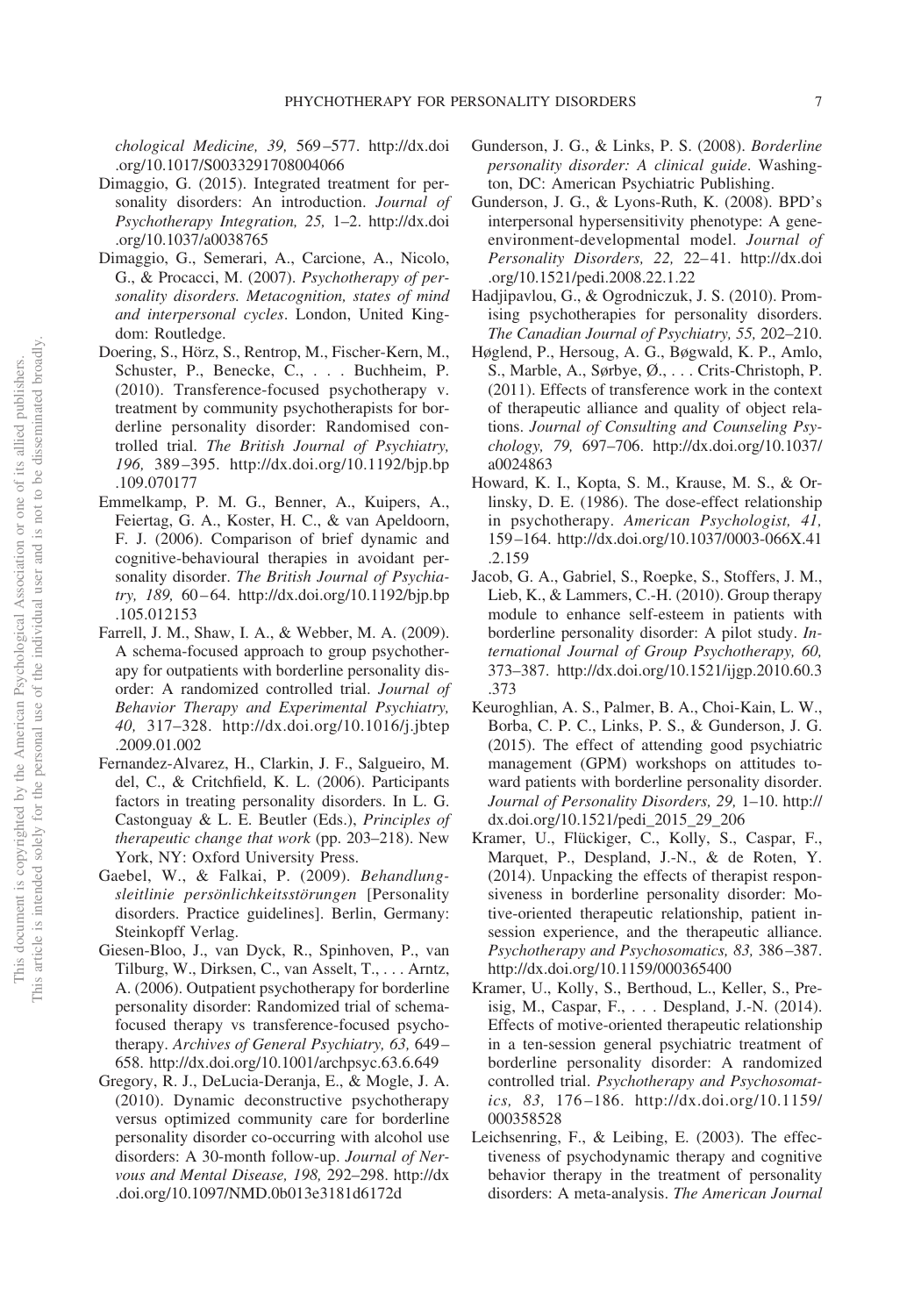*of Psychiatry, 160,* 1223–1232. http://dx.doi.org/ 10.1176/appi.ajp.160.7.1223

- Leichsenring, F., & Rabung, S. (2011). Long-term psychodynamic psychotherapy in complex mental disorders: Update of a meta-analysis. *The British Journal of Psychiatry, 199,* 15–22. http://dx.doi .org/10.1192/bjp.bp.110.082776
- Levy, K. N., Beeney, J. E., Wasserman, R. H., & Clarkin, J. F. (2010). Conflict begets conflict: Executive control, mental state vacillations, and the therapeutic alliance in treatment of borderline personality disorder. *Psychotherapy Research, 20,* 413– 422. http://dx.doi.org/10.1080/ 10503301003636696
- Levy, K. N., Meehan, K. B., & Yeomans, F. E. (2012). An update and overview of the empirical evidence for transference-focused psychotherapy and other psychotherapies for borderline personality disorder. In R. A. Levy, J. S. Ablon, & H. Kächele (Eds.), *Psychodynamic psychotherapy research* (pp. 139 –167). New York, NY: Springer. http://dx.doi.org/10.1007/978-1-60761-792-1\_8
- Lewis, G., & Appleby, L. (1988). Personality disorder: The patients psychiatrists dislike. *The British Journal of Psychiatry, 153,* 44 – 49. http://dx.doi .org/10.1192/bjp.153.1.44
- Linehan, M. M. (1993). *Cognitive-behavioral treatment of borderline personality disorder*. New York, NY: Guilford Press.
- Linehan, M. M., Comtois, K. A., Murray, A. M., Brown, M. Z., Gallop, R. J., Heard, H. L., . . . Lindenboim, N. (2006). Two-year randomized controlled trial and follow-up of dialectical behavior therapy vs therapy by experts for suicidal behaviors and borderline personality disorder. *Archives of General Psychiatry, 63,* 757–766. http:// dx.doi.org/10.1001/archpsyc.63.7.757
- Livesley, W. J., Dimaggio, G., & Clarkin, J. F. (2016). *Integrated treatment for personality disorder. A modular approach*. New York, NY: Guilford Press.
- Luborsky, L., Diguer, L., Seligman, D. A., Rosenthal, R., Krause, E. D., Johnson, S.... Schweizer, E. (1999). The researcher's own therapy allegiances: A "wild card" in comparisons of treatment efficacy. *Clinical Psychology: Science and Practice, 6,* 95–106. http://dx.doi.org/10.1093/ clipsy/6.1.95
- McMain, S. F., Boritz, T. Z., & Leybman, M. J. (2015). Common strategies for cultivating a positive therapy relationship in the treatment of borderline personality disorder. *Journal of Psychotherapy Integration, 25,* 20 –29. http://dx.doi.org/ 10.1037/a0038768
- McMain, S. F., Links, P. S., Gnam, W. H., Guimond, T., Cardish, R. J., Korman, L., & Streiner, D. L. (2009). A randomized trial of dialectical behavior therapy versus general psychiatric management for

borderline personality disorder. *The American Journal of Psychiatry, 166,* 1365–1374. http://dx .doi.org/10.1176/appi.ajp.2009.09010039

- Muran, J. C., Safran, J. D., Wallner Samstag, L., & Winston, A. (2005). Evaluating an alliancefocused treatment for personality disorders. *Psychotherapy: Theory, Research, Practice, Training 42,* 532–545. http://dx.doi.org/10.1037/0033-3204 .42.4.532
- Palmer, S., Davidson, K., Tyrer, P., Gumley, A., Tata, P., Norrie, J.,... Seivewright, H. (2006). The cost-effectiveness of cognitive behavior therapy for borderline personality disorder: Results from the BOSCOT trial. *Journal of Personality Disorders, 20,* 466 – 481. http://dx.doi.org/10.1521/pedi .2006.20.5.466
- Paris, J. (2007). Why psychiatrists are reluctant to diagnose borderline personality disorder. *Psychiatry, 4,* 35–39.
- Paris, J. (2015). Applying principles of psychotherapy integration to the treatment of borderline personality disorder. *Journal of Psychotherapy Integration, 25,* 13–19. http://dx.doi.org/10.1037/ a0038767
- Pasieczny, N., & Connor, J. (2011). The effectiveness of dialectical behaviour therapy in routine public mental health settings: An Australian controlled trial. *Behaviour Research and Therapy, 49,* 4 –10. http://dx.doi.org/10.1016/j.brat.2010.09.006
- Perry, J. C., Banon, E., & Ianni, F. (1999). Effectiveness of psychotherapy for personality disorders. *The American Journal of Psychiatry, 156,* 1312– 1321.
- Pistorello, J., Fruzzetti, A. E., Maclane, C., Gallop, R., & Iverson, K. M. (2012). Dialectical behavior therapy (DBT) applied to college students: A randomized clinical trial. *Journal of Consulting and Clinical Psychology, 80,* 982–994. http://dx.doi .org/10.1037/a0029096
- Pos, A. E. (2014). Emotion focused therapy for avoidant personality disorder: Pragmatic considerations for working with experientially avoidant clients. *Journal of Contemporary Psychotherapy, 44,* 127–139. http://dx.doi.org/10.1007/s10879- 013-9256-6
- Pos, A. E., & Greenberg, L. S. (2012). Organizing awareness and increasing emotion regulation: Revising chair work in emotion-focused therapy for borderline personality disorder. *Journal of Personality Disorders, 26,* 84 –107. http://dx.doi.org/10 .1521/pedi.2012.26.1.84
- Priebe, S., Bhatti, N., Barnicot, K., Bremner, S., Gaglia, A., Katsakou, C.,... Zinkler, M. (2012). Effectiveness and cost-effectiveness of dialectical behaviour therapy for self-harming patients with personality disorder: A pragmatic randomised controlled trial. *Psychotherapy and Psychosomatics, 81,* 356 –365. http://dx.doi.org/10.1159/000338897